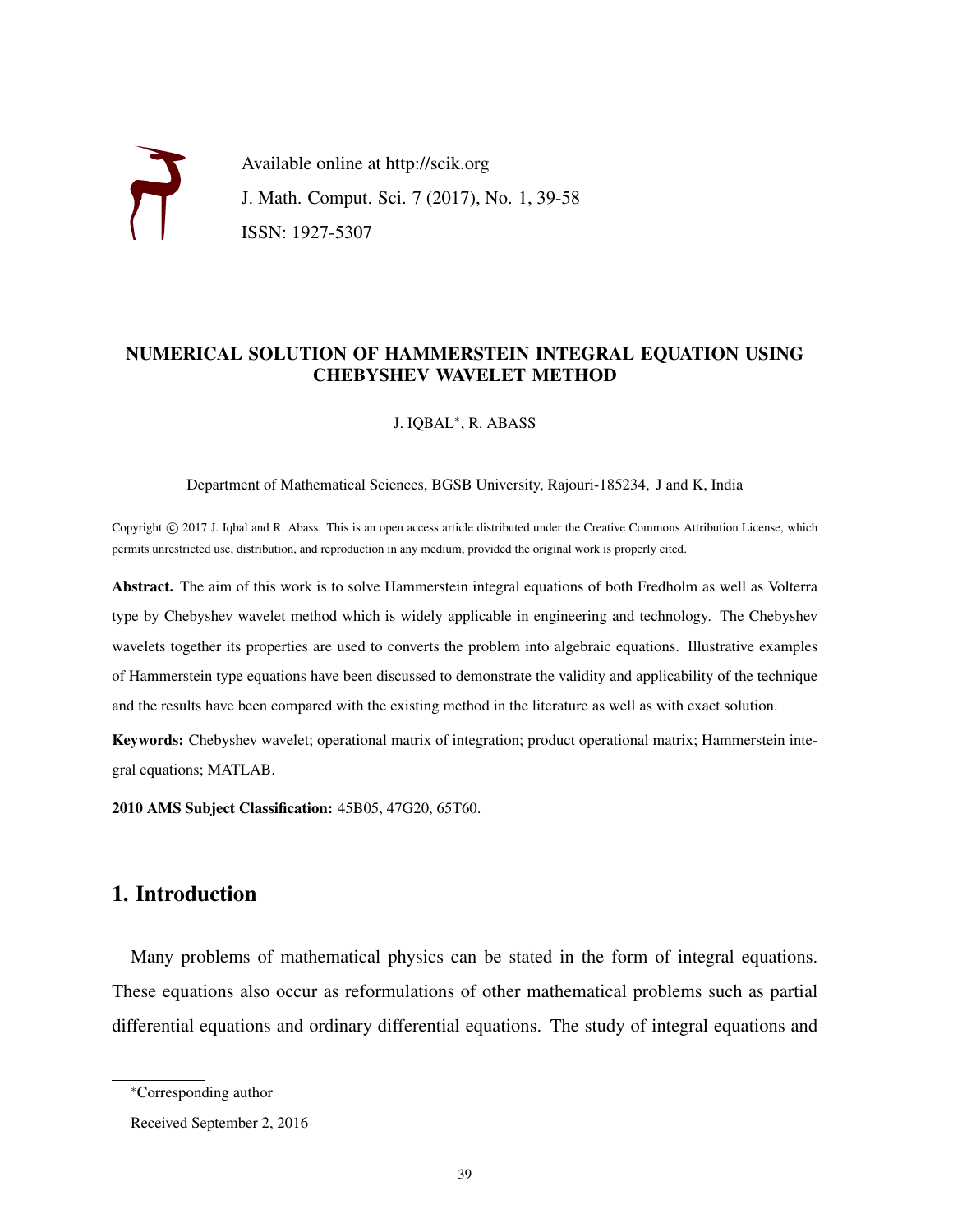#### 40 J. IQBAL, R. ABASS

methods for solving them are very useful in many fields including many problems in mathematical physics, the dynamic model of chemical reactor, problems in control theory, and various reformulations of an elliptic partial differential equation with nonlinear boundary conditions. In this paper, we consider the nonlinear Fredholm-Hammerstein integral equations and nonlinear Volterra-Hammerstein integral equations respectively by the general forms [1, 13]

$$
y(t) = f(t) + \lambda \int_0^1 K(t, x) F(x, y(x)) dx,
$$
\n(1.1)

$$
y(t) = f(t) + \lambda \int_0^t K(t, x) F(x, y(x)) dx,
$$
\n(1.2)

where the parameter  $\lambda$  and functions  $f(t)$ ,  $K(t, x)$  and  $F(x, y(x)) \in L^2[0, 1]$  are known functions and  $y(t) \in C[0,1]$  is unknown function. Hammerstein integral equations appear in many areas of scientific fields like chemical kinetics, electrochemical machining, fluid dynamics, mathematical biology and plasma physics [12] . From past two decades, a broad class of numerical methods for approximating the solution of Hammerstein integral equations are known. For Fredholm-Hammerstein integral equations (1.1), the classical method of successive approximations was introduced in [23]. A variation of the Nystrom method was presented in [16]. A collocation-type method was developed in [14]. In [5], Brunner applied a collocation-type method to nonlinear Volterra-Hammerstein integral equations and integro-differential equations, and discussed its connection with the iterated collocation method. Han [9] introduced and discussed the asymptotic error expansion of a collocation-type method for Volterra-Hammerstein integral equations. The methods in [9, 14] transform a given integral equation into a system of nonlinear equations, which has to be solved with some kind of iterative method. In [14], the definite integrals involved in the solution may be evaluated analytically only in favorable cases, while in [9] the integrals involved in the solution have to be evaluated at each time step of the iteration.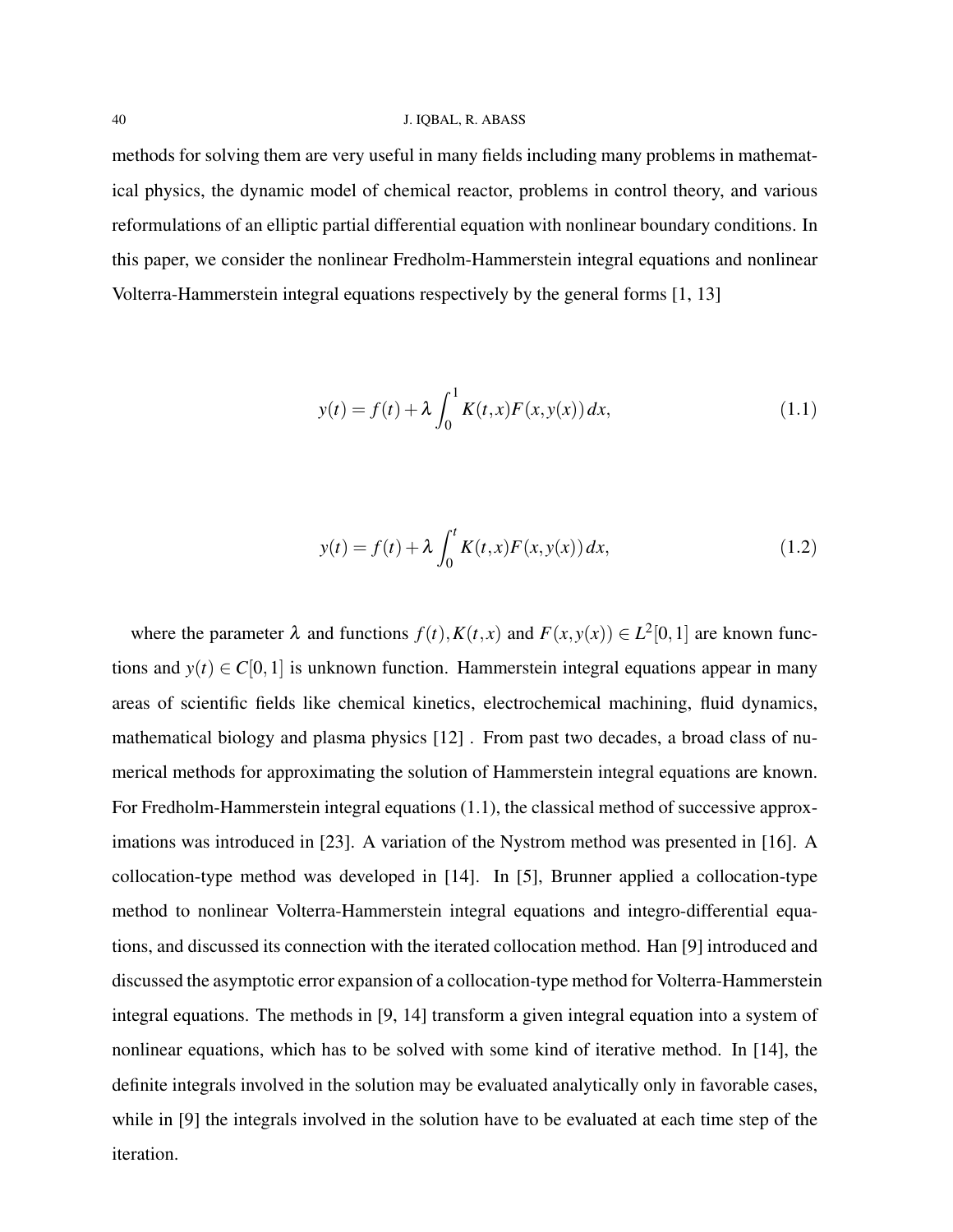Over the last couple of decades, wavelets have been studied extensively and have emerged as a powerful computational tool for attaining numerical solutions for a wide range of problems including integral, algebraic, differential, partial-differential, functional-delay and integrodifferential equations. Wavelets are calculated as continuously oscillatory functions and possess attractive features: zero-mean, fast decay, short life, time-frequency representation, multiresolution, etc. Wavelets have the ability to detect information at different scales and at different locations throughout a computational domain. Wavelets can provide a basis set in which the basis functions are constructed by dilating and translating a fixed function known as the mother wavelet. The wavelet method allows the creation of very fast algorithms when compared with the algorithms ordinarily used. Wavelets are considerably useful for solving Fredholm cum Volterra Hammerstein integral equations and provide accurate solutions.

In recent years, different types of wavelets and approximating functions based on orthogonal functions have been used to approximate the numerical solution of integral and differential equations such as Chebyshev [24], Legendre [2, 10], Daubechies [20], Alpert [12], Modifed Homotopy Perturbation [7] and Haar [17] wavelets. Among all the wavelet families, the Chebyshev wavelets have gained popularity among researchers due to their useful properties such as simple applicability, orthogonality and compact support. The main characteristic of Chebyshev wavelet is that it converts the problems into nonlinear system of algebraic equations and this system may be solved by using an appropriate numerical method. This approach used operational matrix *P* of integration and product operation matrix to eliminate the integral operator.

The rest of the paper is as follows: In section 2, Chebyshev wavelet, its properties, function approximations and convergence are discussed. Operational Matrix of Integration(OMI) is presented in section 3. In section 4, product operation matrix of Chebyshev wavelets have been discussed. Section 5, is devoted to present a computational method for solving Hammerstein integral equations utilizing Chebyshev wavelets and approximate the unknown function. Section 6, deals with the illustrative examples and their solutions by the proposed approach compared with exact as well as with existing literature. Finally, we conclude the article in section 7.

## 2. Wavelets and Chebyshev Wavelets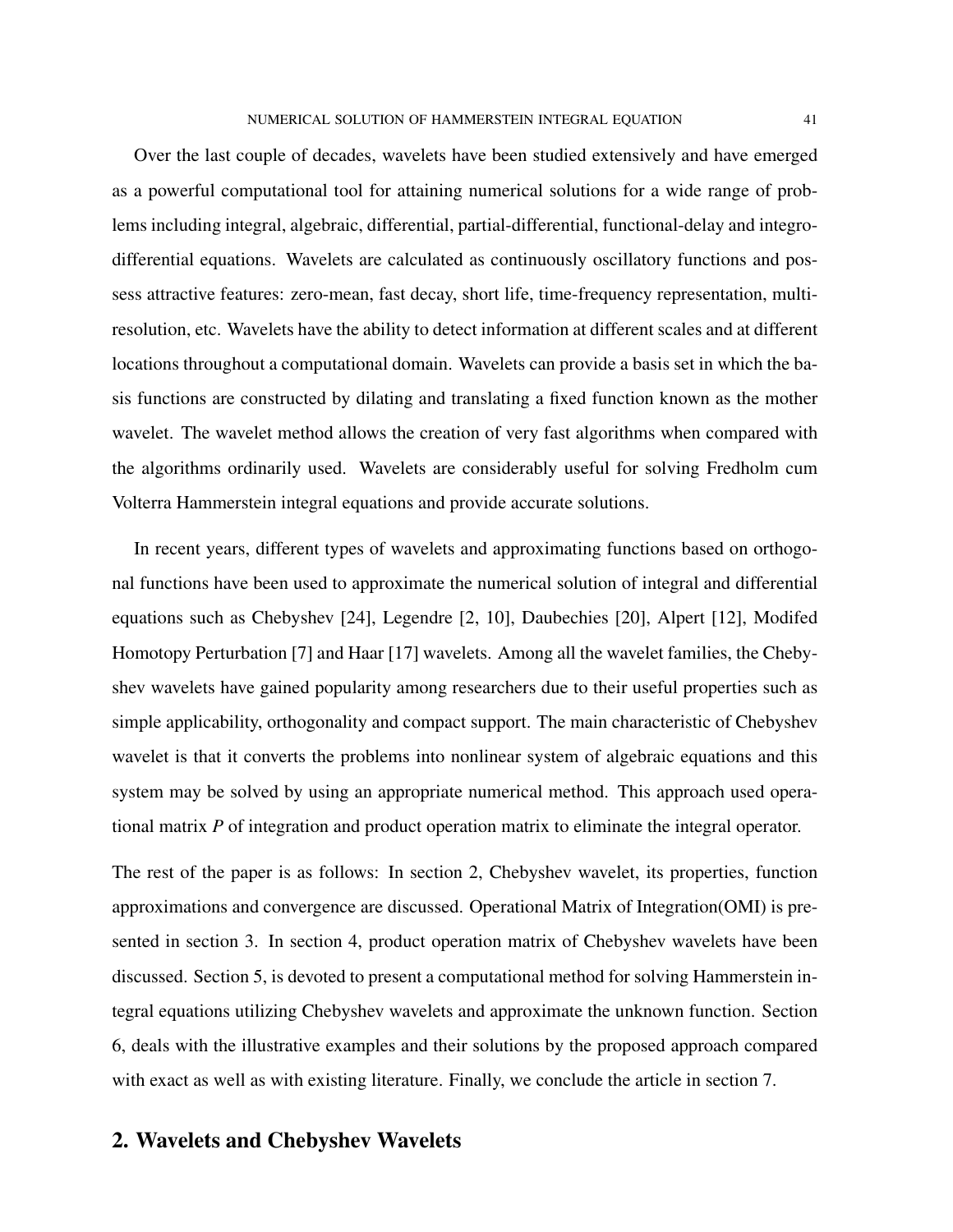Wavelets constitute the family of functions constructed from the dilation and translation of a single function known as the Mother wavelet. When the dilation parameter *a* and translation parameter *b* vary continuously we have the following family of continuous wavelets [8]

$$
\Psi_{a,b(t)} = |a|^{-\frac{1}{2}} \Psi\left(\frac{t-b}{a}\right); \ a, b \in \mathbb{R}, a \neq 0. \tag{2.1}
$$

If we choose  $a = a^{-k}$  and  $b = nba^{-k}$  where  $a > 1$ ,  $b > 0$  and  $n, k \in \mathbb{Z}^+$  then we get the following family of discrete wavelets:

$$
\psi_{k,n}(t) = |a|^{-\frac{k}{2}} \psi(a^k t - nb). \tag{2.2}
$$

These family of functions are a wavelet basis for  $L^2(\mathbb{R})$  and makes an orthonormal basis for the special case  $a = 2$  and  $b = 1$ .

Chebyshev wavelets  $\psi_{n,m}(t) = \psi(k,m,n,t)$  have four arguments,  $k = 0, 1, 2, \ldots, n = 1, 2, \ldots, 2^k, m$ is the degree of Chebyshev polynomial of first kind and *t* denotes the normalized time. They are defined on the interval  $[0,1)$  by

$$
\psi_{n,m}(t) = \begin{cases} \frac{\alpha_m 2^{k/2}}{\sqrt{\pi}} T_m(2^{k+1}t - 2n + 1), \ \frac{n-1}{2^k} \le t \le \frac{n}{2^k} \\ 0, \ \text{otherwise} \end{cases}
$$
 (2.3)

where

$$
\alpha_m = \begin{cases} \sqrt{2}, & m = 0 \\ 2, & m = 1, 2, \dots \end{cases}
$$

 $T_m(t)$  in (2.3) are well known Chebyshev polynomial of order *m*, which is orthogonal with respect to the weight function  $\omega(t) = \frac{1}{\sqrt{1}}$  $\frac{1}{1-t^2}$  and satisfy the following recursive formula:

$$
T_0(t) = 1
$$
  
\n
$$
T_1(t) = t
$$
  
\n
$$
T_{m+1}(t) = 2tT_m(t) - T_{m-1}(t), \quad m = 1, 2, 3, \dots
$$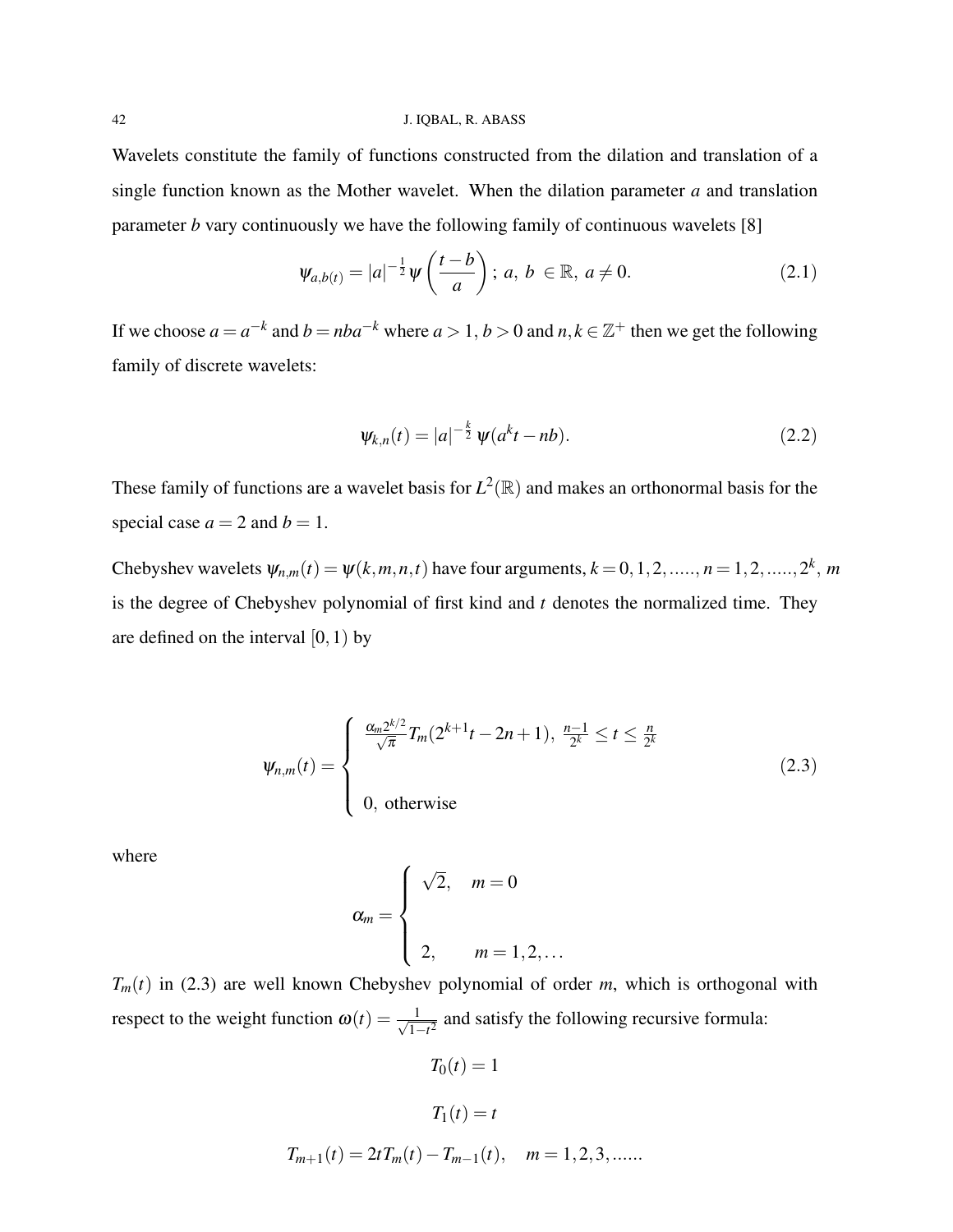Moreover, the set of Chebyshev wavelet are an orthogonal set with respect to the weight func- $\tan \omega_n(t) = \omega(2^{k+1}t - 2n + 1).$ 

A function  $f(t) \in L^2[0,1]$  may be expanded as

$$
f(t) = \sum_{n=1}^{\infty} \sum_{m=0}^{\infty} c_{nm} \Psi_{nm}(t),
$$
 (2.4)

where the wavelet coefficients of the series representation in  $(2.4)$  become

$$
c_{nm} = \langle f(t), \psi_{nm}(t) \rangle_{w_n(t)}.
$$
\n(2.5)

The convergence of the series  $(2.4)$ , in  $L^2[0,1]$ , means that

$$
\lim_{s_1,s_2\to\infty}\Big\|f(x)-\sum_{n=1}^{s_1}\sum_{m=0}^{s_2}c_{nm}\psi_{nm}(t)\Big\|=0.
$$

If the infinite series in  $(2.4)$  is truncated then equation  $(2.4)$  can be written as

$$
f(t) \cong \sum_{n=1}^{2^{k-1}} \sum_{m=0}^{M-1} c_{nm} \psi_{nm}(t) = C^T \Psi(t),
$$
 (2.6)

where *C* and  $\Psi(t)$  are  $2^{k-1}M \times 1$  matrices given by:

$$
C = [c_{1,0}, c_{1,1}, \dots, c_{1,M-1}, c_{2,0}, c_{2,1}, \dots, c_{2,M-1}, \dots, c_{2^{k-1},0}, \dots, c_{2^{k-1},M-1}]^T, \qquad (2.7)
$$

$$
\Psi(t) = [\psi_{1,0}, \psi_{1,1}, \dots, \psi_{1,M-1}, \psi_{2,0}, \psi_{2,1}, \dots, \psi_{2,M-1}, \dots, \psi_{2^{k-1},0}, \dots, \psi_{2^{k-1},M-1}]^T.
$$
 (2.8)

In the same way, a function of two variable  $K(x,t) \in L^2([0,1] \times [0,1])$  may be approximated as:

$$
K(x,t) \approx \Psi^{T}(x)\mathbf{K}\Psi(t), \qquad (2.9)
$$

where **K** is  $2^{k-1}M \times 2^{k-1}M$  matrix, with  $\mathbf{K}_{ij} = (\psi_i(x), (K(x,t), \psi_j(t))).$ 

The integration of the product of two Chebyshev wavelets vector functions with respect to the weight function  $W_n(t)$ , is derived as

$$
\int_0^1 W_n(t)\psi(t)\psi^T(t)dt = I,
$$
\n(2.10)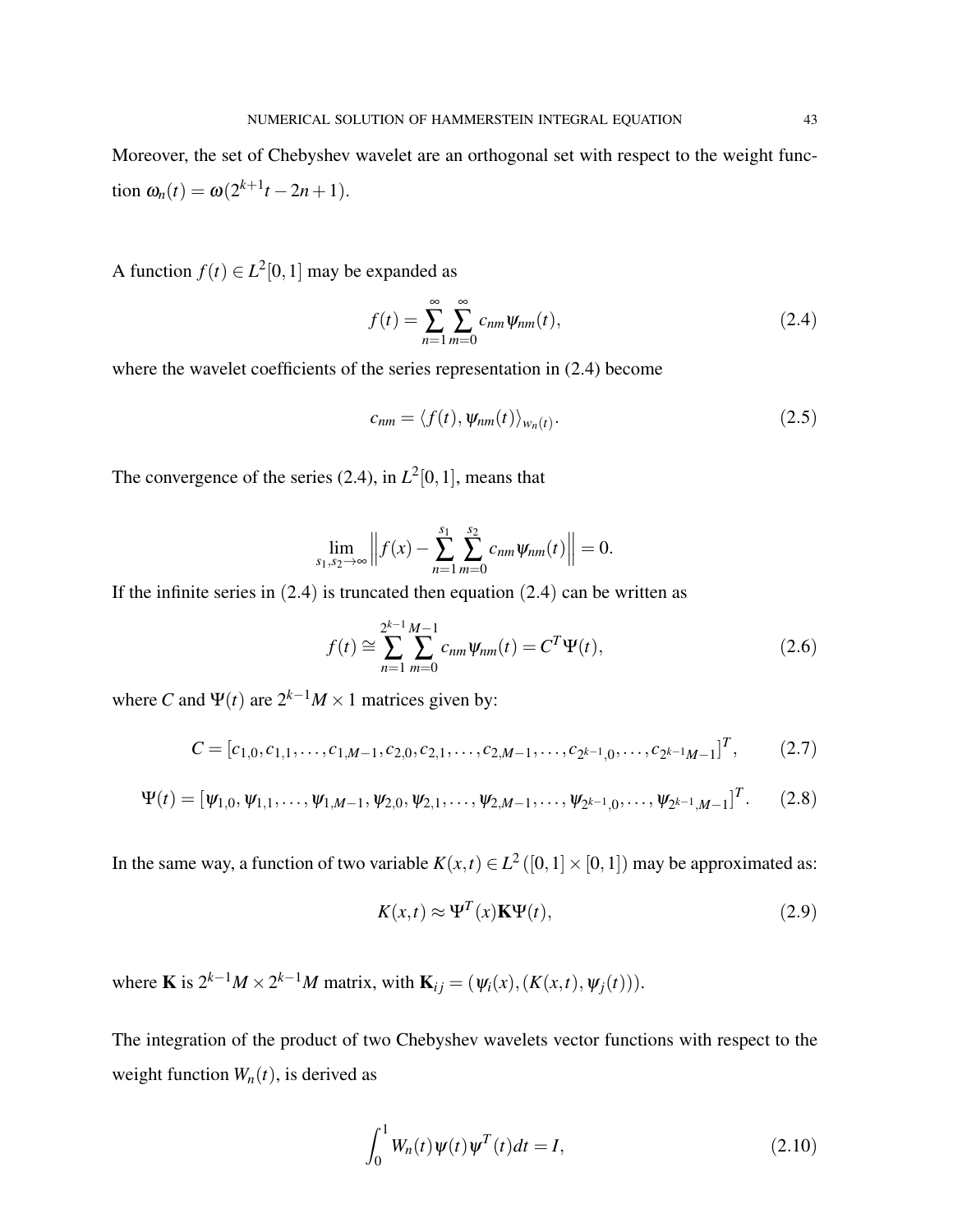where *I* is the identity.

Also the integer powers of a function may be approximated as

$$
[y(t)]^{p} = [Y^{T}\Psi(t)]^{p} = Y_{p}^{*T}\Psi(t),
$$
\n(2.11)

where  $Y_p^*$  is a  $2^{k-1} \times 1$  matrix, whose elements are nonlinear combinations of the elements of the vector *Y*.  $Y_p^*$  is called the operational vector for production of the  $p^{th}$  power of the function *y*(*t*) [3, 8, 18].

Since the truncated Chebyshev wavelets series can be an approximate solution of singular integral equations, one has an error function  $E(t)$  for  $f(t)$  as follows:

$$
E(t) = |f(t) - C^T \Psi(t)|.
$$

## 3. Operational Matrix of Integration(OMI)

In this section, we will first derive the operational matrix *P* of integration [21, 22, 24] which help us in dealing with the concerned problems Hammerstein integral equations . First we construct the matrix *P* for  $k = 2$  and  $M = 3$ . In this case, the six basis functions are given by

$$
\psi_{1,0} = \frac{2}{\sqrt{\pi}},
$$
\n
$$
\psi_{1,1} = 2\sqrt{\frac{2}{\pi}}(4t - 1),
$$
\n
$$
\psi_{1,2} = 2\sqrt{\frac{2}{\pi}}((4t - 1)^2 - 1)
$$
\n
$$
(3.1)
$$

$$
\psi_{2,0} = \frac{2}{\sqrt{\pi}},
$$
\n
$$
\psi_{2,1} = 2\sqrt{\frac{2}{\pi}}(4t - 3),
$$
\n
$$
\psi_{2,2} = 2\sqrt{\frac{2}{\pi}}((4t - 3)^2 - 1)
$$
\n
$$
(3.2)
$$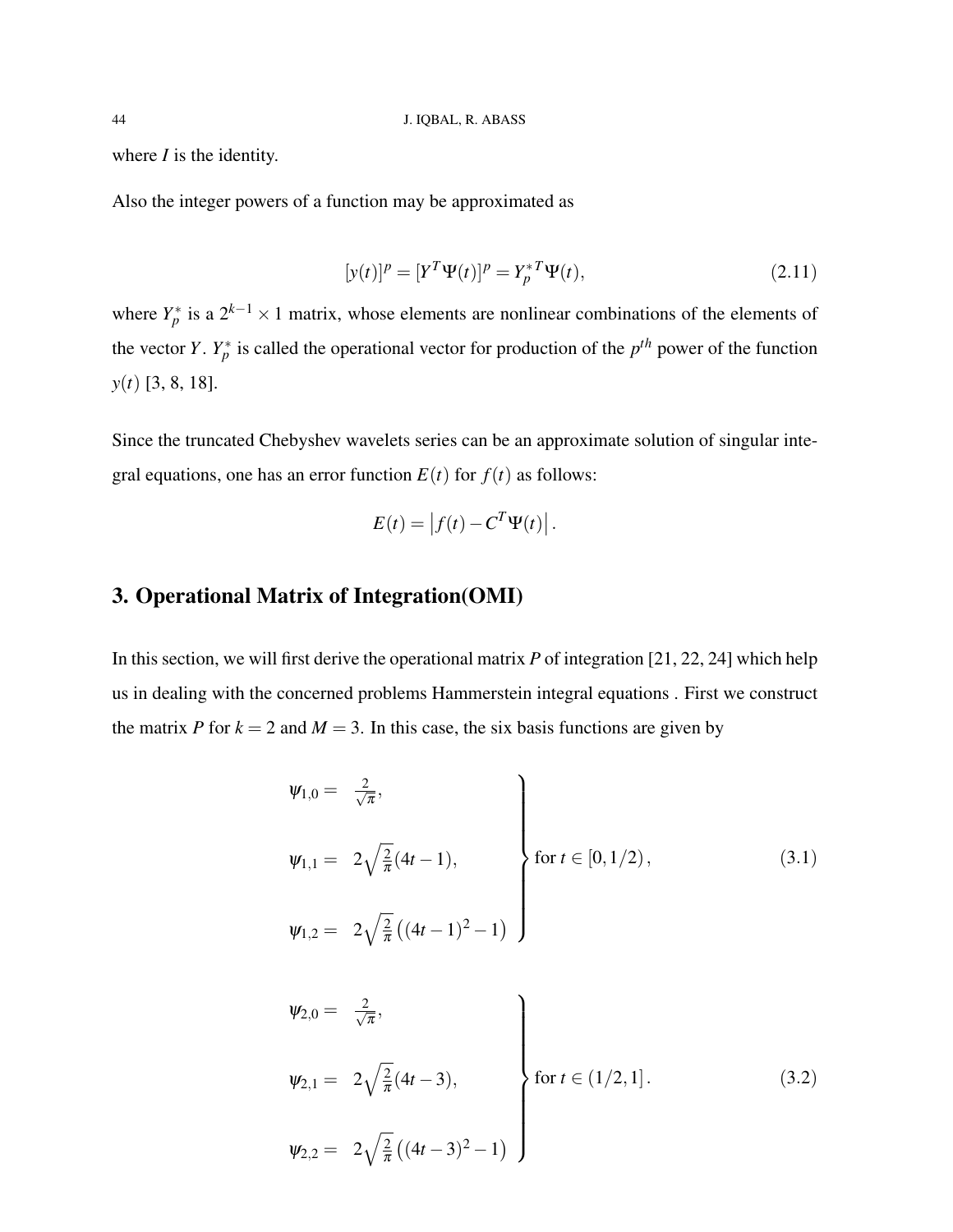By integrating the above defined basis (3.1) and (3.2) from 0 to *t* and using wavelet coefficient, we obtain

$$
\int_0^t \Psi_{1,0}(t)dt = \begin{cases}\n\frac{2}{\sqrt{\pi}}t, & t \in [0, \frac{1}{2}) \\
\frac{1}{\sqrt{\pi}}t, & t \in (\frac{1}{2}, 1]\n\end{cases} = \left[\frac{1}{4}, \frac{1}{4\sqrt{2}}, 0, \frac{1}{2}, 0, 0\right]^T \Psi_6(t),
$$
\n
$$
\int_0^t \Psi_{1,1}(t)dt = \begin{cases}\n2\sqrt{\frac{2}{\sqrt{\pi}}}, & t \in [0, \frac{1}{2}) \\
0, & t \in (\frac{1}{2}, 1]\n\end{cases} = \left[-\frac{1}{8\sqrt{2}}, 0, \frac{1}{16}, 0, 0, 0\right]^T \Psi_6(t),
$$

$$
\int_0^t \Psi_{1,2}(t)dt = \begin{cases} 2\sqrt{\frac{2}{\sqrt{\pi}}}, \left(\frac{32}{3}t^3 - 8t^2 + t\right) & t \in [0, \frac{1}{2}) \\ & \left[-\frac{1}{6\sqrt{2}}, -\frac{1}{8}, 0, -\frac{1}{3\sqrt{2}}, 0, 0\right]^T \Psi_6(t), \\ & t \in (\frac{1}{2}, 1] \end{cases}
$$

$$
\int_0^t \Psi_{2,0}(t)dt = \begin{cases} 0, & t \in [0,\frac{1}{2}) \\ & = \left[0,0,0,\frac{1}{4},\frac{1}{4\sqrt{4}},0\right]^T \Psi_6(t), \\ & \frac{2}{\sqrt{\pi}}t - \frac{1}{\pi}, \quad t \in (\frac{1}{2},1] \end{cases}
$$

$$
\int_0^t \psi_{2,1}(t)dt = \begin{cases}\n0, & t \in [0, \frac{1}{2}) \\
& \omega = \left[0, 0, 0, -\frac{1}{8\sqrt{2}}, 0, -\frac{1}{16}\right]^T \Psi_6(t), \\
2\sqrt{\frac{2}{\pi}}(2t^2 - 3t) + 1, & t \in (\frac{1}{2}, 1]\n\end{cases}
$$

$$
\int_0^t \psi_{2,2}(t)dt = \begin{cases}\n0, & t \in [0, \frac{1}{2}) \\
2\sqrt{\frac{2}{\pi}} \left(\frac{32}{3}t^3 - 24t^2 + 17t - \frac{23}{6}\right), & t \in (\frac{1}{2}, 1]\n\end{cases} = \left[0, 0, 0, -\frac{1}{6\sqrt{2}}, -\frac{1}{8}, 0\right]^T \Psi_6(t).
$$

The integration of the vector  $\Psi(t)$ , defined in (2.8), can be obtained as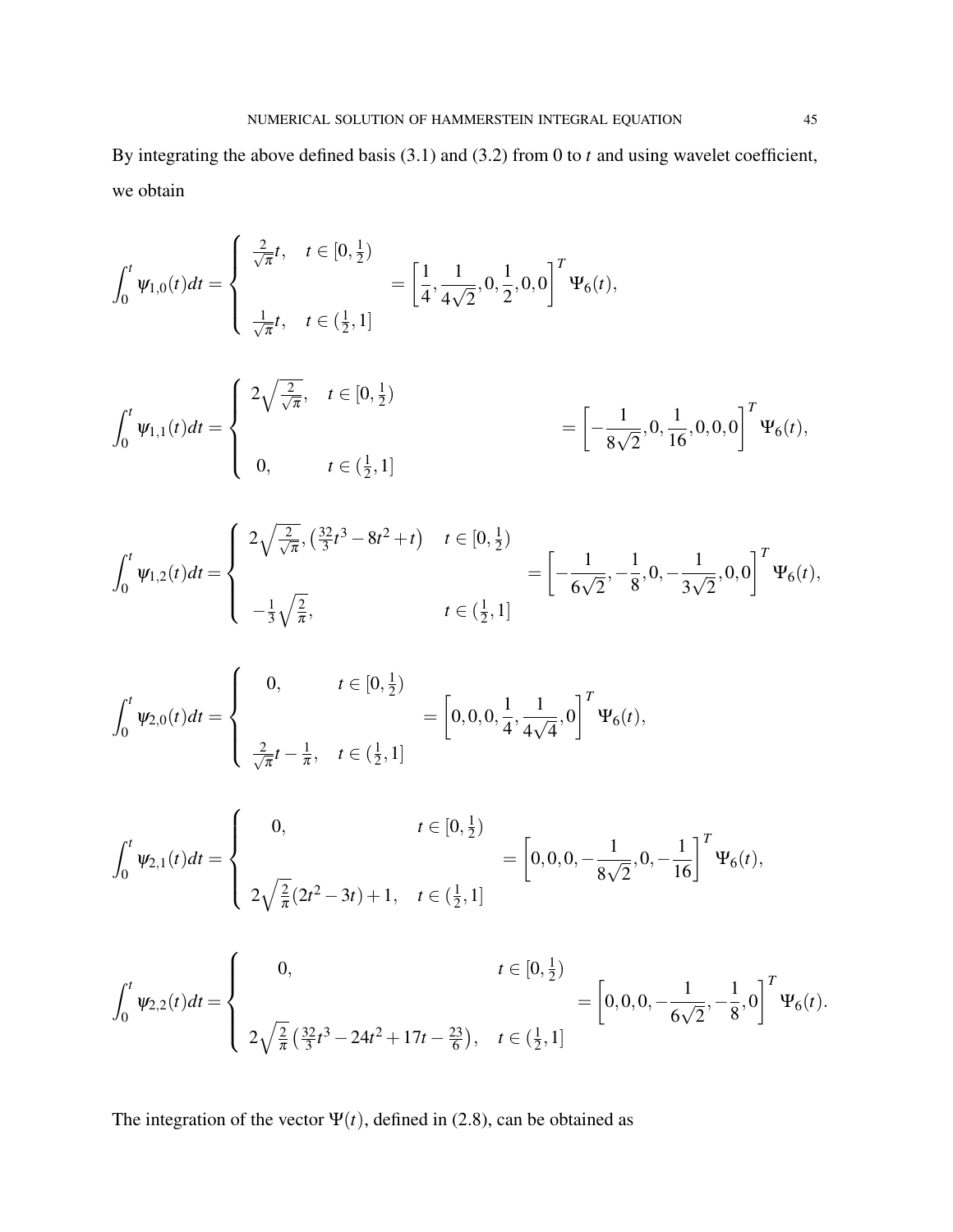$$
\int_0^t \Psi(t)dt = P\Psi(t),\tag{3.3}
$$

where *P* is the  $2^{k-1}M \times 2^{k-1}M$  operational matrix of integration [3, 4] determined as follows.

$$
P_{6\times6} = \frac{1}{4} \begin{bmatrix} 1 & \frac{1}{\sqrt{2}} & 0 & 2 & 0 & 0 \\ -\frac{1}{2\sqrt{2}} & 0 & \frac{1}{4} & 0 & 0 & 0 \\ -\frac{\sqrt{2}}{3} & -\frac{1}{2} & 0 & -\frac{2\sqrt{2}}{3} & 0 & 0 \\ 0 & 0 & 0 & 1 & \frac{1}{\sqrt{2}} & 0 \\ 0 & 0 & 0 & -\frac{1}{2\sqrt{2}} & 0 & \frac{1}{4} \\ 0 & 0 & 0 & -\frac{\sqrt{2}}{3} & -\frac{1}{2} & 0 \end{bmatrix}.
$$
 (3.4)

For general case, we have

$$
P_{2^{k-1}M \times 2^{k-1}M} = \frac{1}{2^k} \begin{bmatrix} L & F & F & \dots & F \\ O & L & F & \ddots & \vdots \\ O & O & L & \ddots & F \\ \vdots & \ddots & \ddots & \ddots & F \\ O & \dots & O & O & L \end{bmatrix},
$$
(3.5)

where *L*, *F* and *O* are  $M \times M$  matrices given by

$$
L = \begin{bmatrix} \frac{1}{2} & \frac{1}{2\sqrt{2}} & 0 & 0 & \dots & 0 & 0 & 0 \\ -\frac{1}{8\sqrt{2}} & 0 & \frac{1}{8} & 0 & \dots & 0 & 0 & 0 \\ -\frac{1}{6\sqrt{2}} & -\frac{1}{4} & 0 & \frac{1}{12} & \dots & 0 & 0 & 0 \\ \vdots & \vdots & \vdots & \vdots & \ddots & \vdots & \vdots & \vdots \\ -\frac{1}{\sqrt{2}(M-1)(M-3)} & 0 & 0 & 0 & \dots & -\frac{1}{4(M-3)} & 0 & -\frac{1}{4(M-1)} \\ -\frac{1}{2\sqrt{2}M(M-2)} & 0 & 0 & 0 & \dots & 0 & -\frac{1}{4(M-2)} & 0 \end{bmatrix},
$$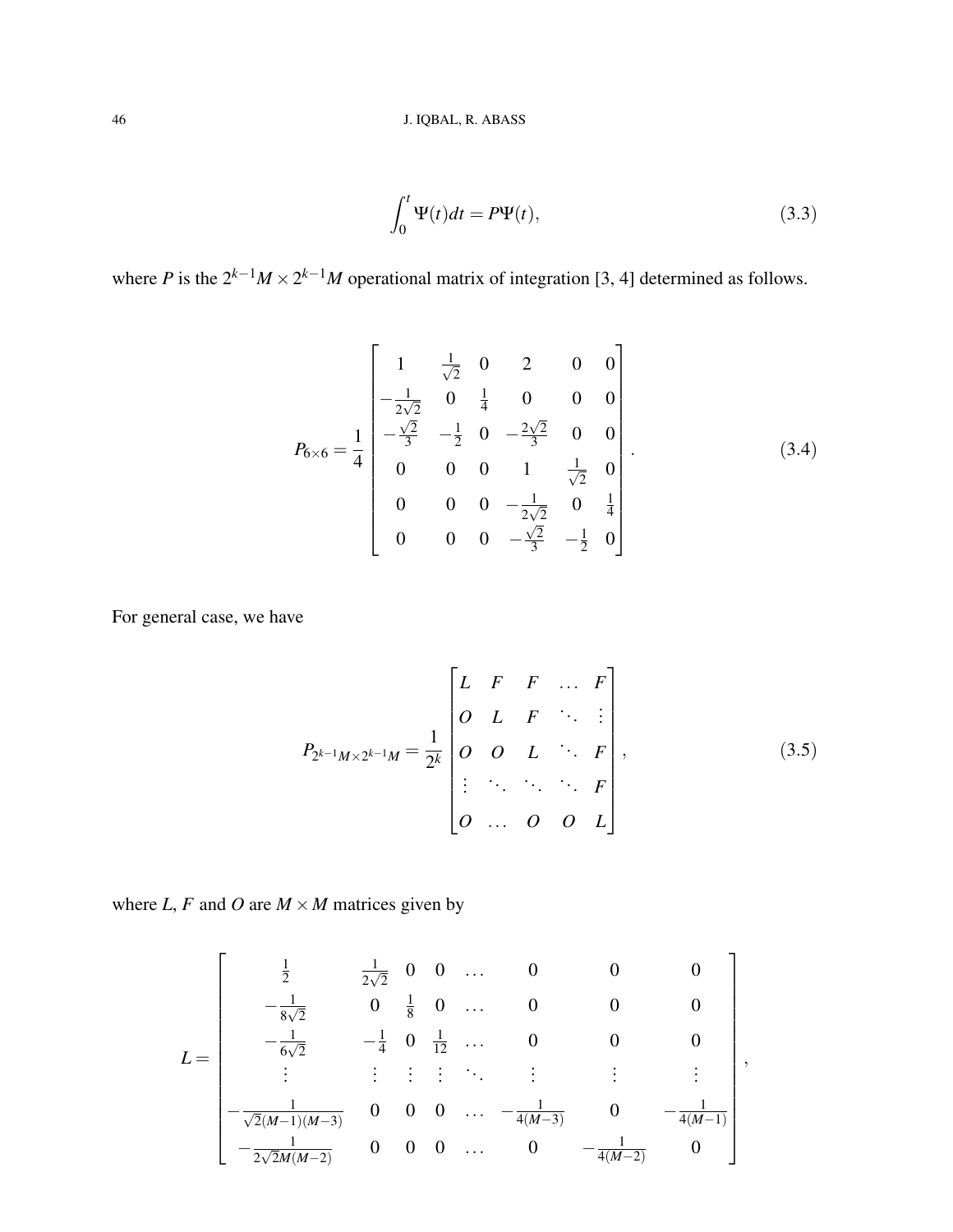$$
F = \begin{bmatrix} \sqrt{2} & 0 & 0 & \dots & 0 \\ 0 & 0 & 0 & \dots & 0 \\ -\frac{\sqrt{2}}{3} & 0 & 0 & \dots & 0 \\ 0 & 0 & 0 & \dots & 0 \\ -\frac{\sqrt{2}}{15} & 0 & 0 & \dots & 0 \\ \vdots & \vdots & \vdots & \ddots & \vdots \\ -\frac{\sqrt{2}}{M(M-2)} & 0 & 0 & \dots & 0 \end{bmatrix}
$$

and

$$
O = \begin{bmatrix} 0 & 0 & \dots & 0 \\ 0 & 0 & \dots & 0 \\ \vdots & \vdots & \ddots & \vdots \\ 0 & 0 & \dots & 0 \end{bmatrix}.
$$

# 4. Product Operation Matrix of Chebyshev Wavelets

The following properties of the product of two Chebyshev wavelet function vectors is also used for solving differential a well as integral equations:

$$
C^T \Psi(t) \Psi^T(t) \approx \tilde{C} \Psi^T(t), \qquad (4.1)
$$

where *C* and  $\Psi(t)$  are give in Eq.(2.7) and (2.8), respectively and  $\tilde{C}$  is  $(2^{k-1}M) \times (2^{k-1}M)$ product operational matrix [11]. To illustrate the calculation procedures, we choose  $M = 3$ ,  $k =$ 2 and using  $\Psi(t)$  similarly to Eq.(2.8), we have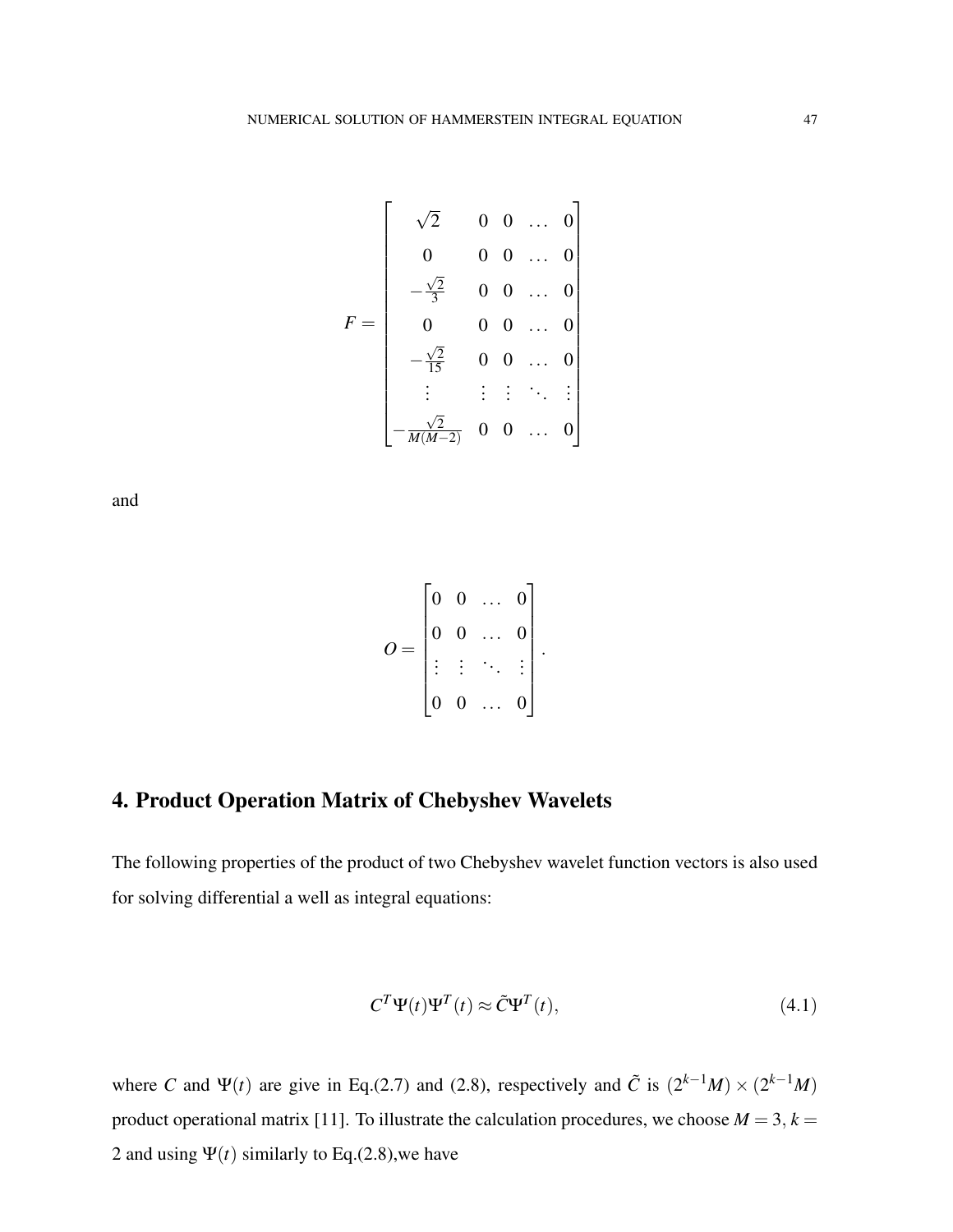$$
\Psi(t)\Psi^{T}(t) = \begin{bmatrix}\n\psi_{10}\psi_{10} & \psi_{10}\psi_{11} & \psi_{10}\psi_{12} & \psi_{10}\psi_{20} & \psi_{10}\psi_{21} & \psi_{10}\psi_{22} \\
\psi_{11}\psi_{10} & \psi_{11}\psi_{11} & \psi_{11}\psi_{12} & \psi_{11}\psi_{20} & \psi_{11}\psi_{21} & \psi_{11}\psi_{22} \\
\psi_{12}\psi_{10} & \psi_{12}\psi_{11} & \psi_{12}\psi_{12} & \psi_{12}\psi_{20} & \psi_{12}\psi_{21} & \psi_{12}\psi_{22} \\
\psi_{20}\psi_{10} & \psi_{20}\psi_{11} & \psi_{20}\psi_{12} & \psi_{20}\psi_{20} & \psi_{20}\psi_{21} & \psi_{20}\psi_{22} \\
\psi_{21}\psi_{10} & \psi_{21}\psi_{11} & \psi_{21}\psi_{12} & \psi_{21}\psi_{20} & \psi_{21}\psi_{21} & \psi_{21}\psi_{22} \\
\psi_{22}\psi_{10} & \psi_{22}\psi_{11} & \psi_{22}\psi_{12} & \psi_{22}\psi_{20} & \psi_{22}\psi_{21} & \psi_{22}\psi_{22}\n\end{bmatrix}.
$$
\n(4.2)

As we know, the support of  $\psi_{m,n}$ , the entries of vector  $\Psi(t)$  are the intervals  $\left[\frac{n-1}{2^k}\right]$  $\frac{1}{2^k}$ , *n* 2 *k* 1 , therefore  $\psi_{ij}\psi_{kl} = 0$  if  $i \neq k$ . We also have

$$
\psi_{i0}\psi_{ij}=\frac{2}{\sqrt{\pi}}\psi_{ij},
$$
  

$$
\psi_{i1}\psi_{i1}=\frac{2}{\sqrt{\pi}}\psi_{i0}+\sqrt{\frac{2}{\pi}}\psi_{i2}.
$$

If we retain only the elements of  $\Psi(t)$ , then we have

$$
\Psi(t)\Psi^{T}(t) = \frac{1}{\sqrt{\pi}} \begin{bmatrix} 2\psi_{10} & 2\psi_{11} & 2\psi_{12} & 0 & 0 & 0 \\ 2\psi_{11} & 2\psi_{10} + \sqrt{2}\psi_{12} & \sqrt{2}\psi_{11} & 0 & 0 & 0 \\ 2\psi_{12} & \sqrt{2}\psi_{11} & 2\psi_{10} & 0 & 0 & 0 \\ 0 & 0 & 0 & 2\psi_{20} & 2\psi_{21} & 2\psi_{22} \\ 0 & 0 & 0 & 2\psi_{21} & 2\psi_{22} + \sqrt{2}\psi_{22} & \sqrt{2}\psi_{21} \\ 0 & 0 & 0 & 2\psi_{22} & \sqrt{2}\psi_{21} & 2\psi_{22} \end{bmatrix}.
$$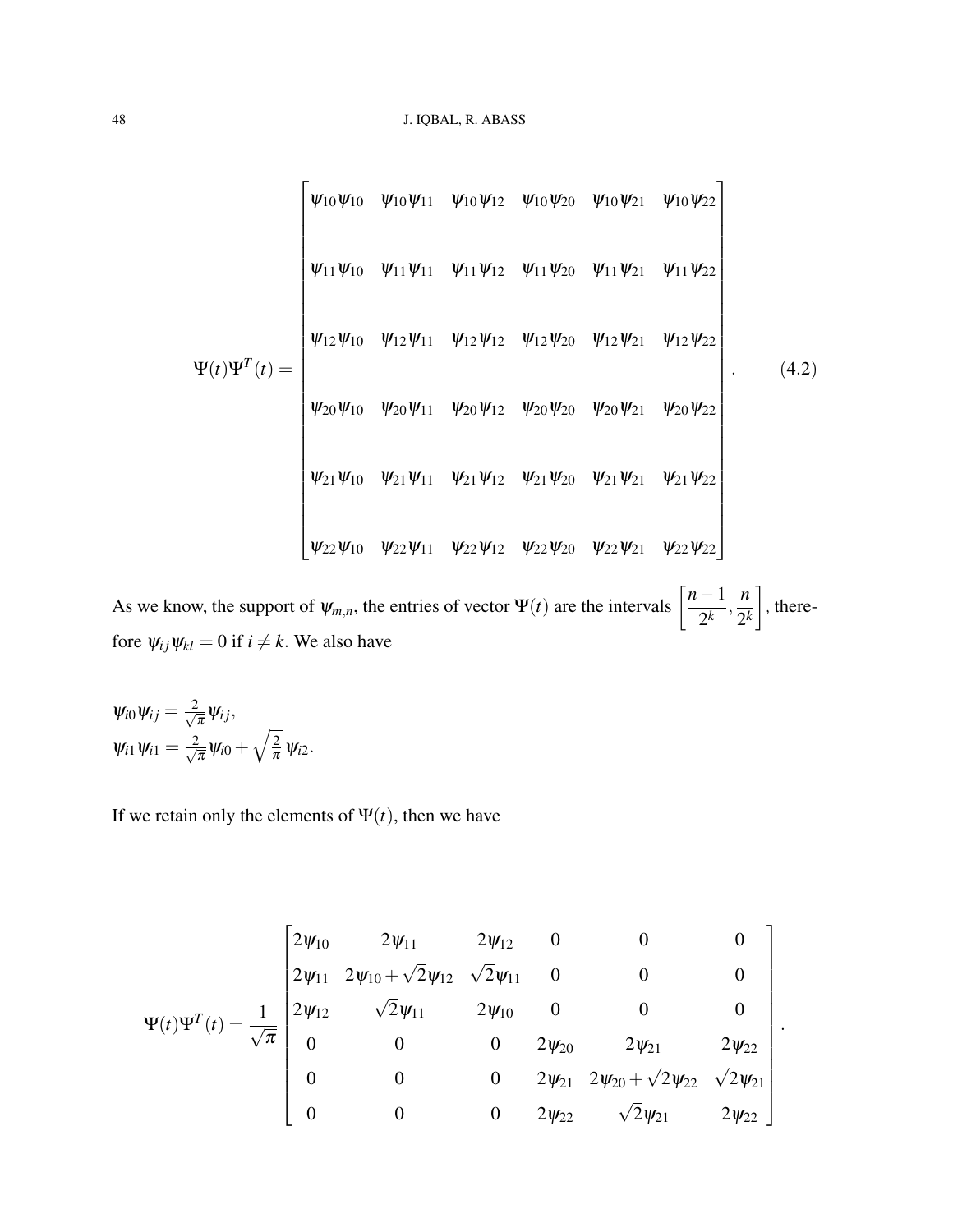Therefore the  $6 \times 6$  matrix  $\tilde{C}$  in Eq.(4.1) can be written as

$$
\tilde{C} = \begin{bmatrix} B_1 & 0 \\ & \\ 0 & B_2 \end{bmatrix}, \tag{4.3}
$$

where  $B_i$ ,  $i = 1, 2$ , are  $3 \times 3$  matrices given by

$$
B_{i} = \frac{1}{\sqrt{\pi}} \begin{bmatrix} 2c_{i0} & 2c_{i1} & 2c_{i2} \\ 2c_{i1} & 2c_{i0} + \sqrt{2}c_{i2} & \sqrt{2}c_{i1} \\ 2c_{i2} & \sqrt{2}c_{i1} & 2c_{i0} \end{bmatrix},
$$
(4.4)

where  $c_{i,d}$ ,  $d = 0, 1, 2$  taken from Eq.(2.7).

For general case,  $\tilde{C}$  is a  $2^k M \times 2^k M$  matrix in the form as

$$
\tilde{C} = \begin{bmatrix} B_1 & 0 & \dots & 0 \\ 0 & B_2 & \dots & 0 \\ \vdots & \vdots & \ddots & \ddots \\ 0 & 0 & \dots & B_{2^k} \end{bmatrix},
$$
\n(4.5)

for  $B_i$ ,  $i = 1, 2, ..., 2^k$  taken from Eq.(4.4).

## 5. Description of the Proposed Method

In this section, we will use the operational matrix of integration and product operation matrix of Chebyshev wavelets to solve Hammerstein integral equation of Fredholm and Volterra type. Firstly, we consider Fredholm Hammerstein integral equation as:

$$
y(t) = f(t) + \int_0^1 K(t, x) [y(x)]^p dx,
$$
\n(5.1)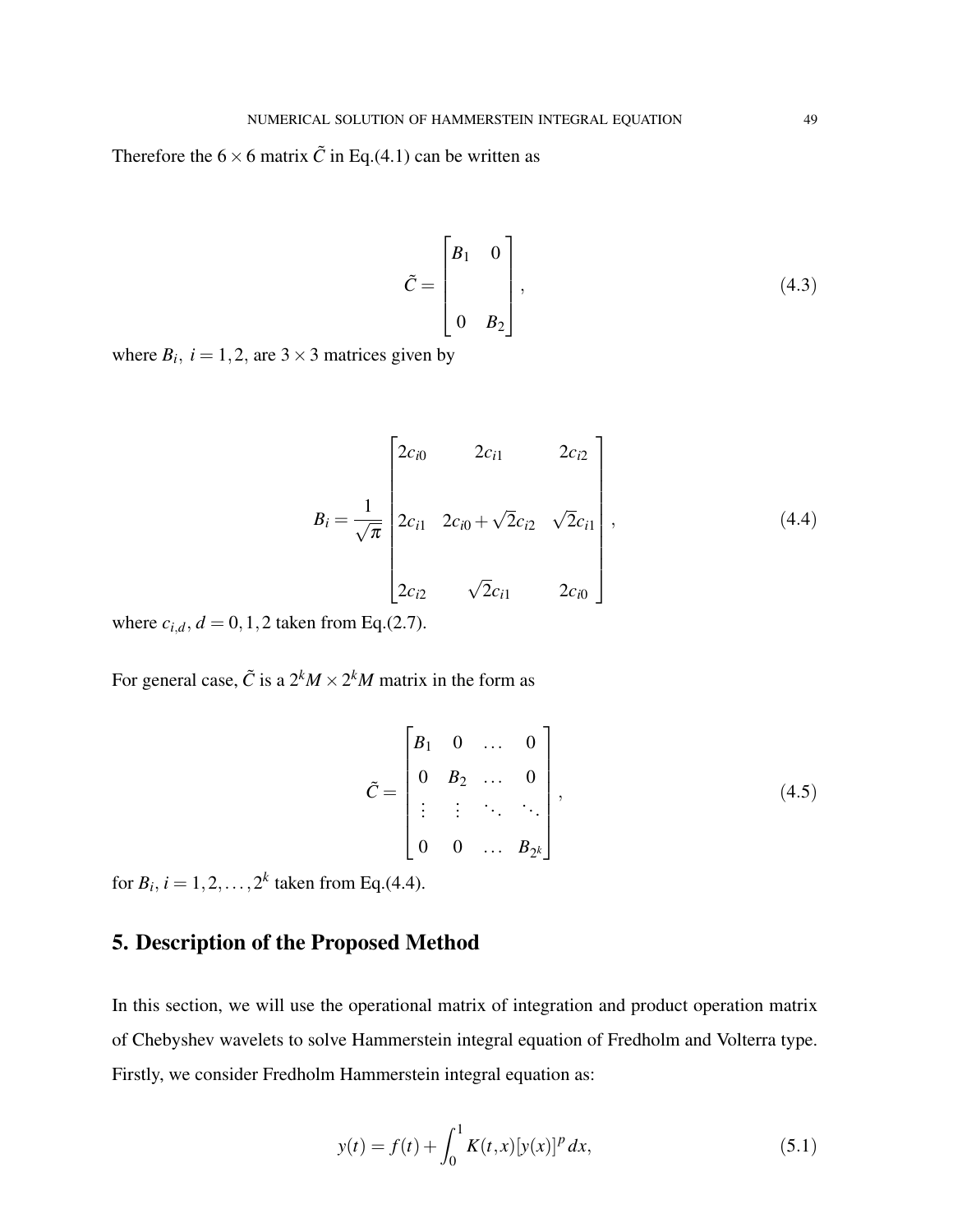where  $f \in L^2[0,1], K \in L^2([0,1] \times [0,1])$  and y is an unknown function [6] and  $p \in \mathbb{Z}^+$ . Now we approximate  $f(t)$ ,  $y(t)$ ,  $k(t, x)$  and  $[y(t)]^p$  in the following way:

$$
f(t) \simeq \Psi(t)^T F y(t) \simeq \Psi(t)^T Y,
$$
\n(5.2)

$$
K(t,x) \simeq \Psi(t)^T \mathbf{K} \Psi(t) \text{ and } [y(t)]^p \simeq \Psi(t)^T Y^*, \tag{5.3}
$$

where  $Y^*$  is a column vector function of the elements of the vector  $Y$  [3, 4, 18].

By substituting the approximation function mentioned in Eq.(5.2) and Eq.(5.3) into Eq.(5.1) we obtain

$$
\Psi(t)^T \mathbf{Y} = \Psi(t)^T F + \int_0^1 \Psi^T(t) \mathbf{K} \Psi(x) \Psi^T(x) Y^* dx
$$
  
=  $\Psi(t)^T F + \Psi^T(t) K \left( \int_0^1 \Psi(x) \Psi(x) dx \right) Y^*$   
=  $\Psi(t)^T (F + \mathbf{K} Y^*),$ 

then the required non-linear system of algebraic equation become

$$
Y - \mathbf{K}Y^* = F. \tag{5.4}
$$

Secondly, we consider the following Volterra Hammerstein type integral equation

$$
y(t) = f(t) + \int_0^t K(t, x) [y(x)]^p dx,
$$
\n(5.5)

In the light of  $(4.1)$ , $(5.2)$  and  $(5.3)$  we have:

$$
\int_0^t K(t,x)[y(x)]^p dx \cong \int_0^t \Psi(t)^T \mathbf{K} \Psi(x)^T Y^* dx
$$
  
=  $\Psi^T(t) \mathbf{K} \int_0^t \Psi(x) \Psi^T(x) Y^* dx$   
=  $\Psi^T(t) \mathbf{K} \int_0^t \tilde{Y}^{*T} \Psi(x) dx$   
=  $\Psi^T(t) \mathbf{K} \tilde{Y}^{*T} P \Psi(t).$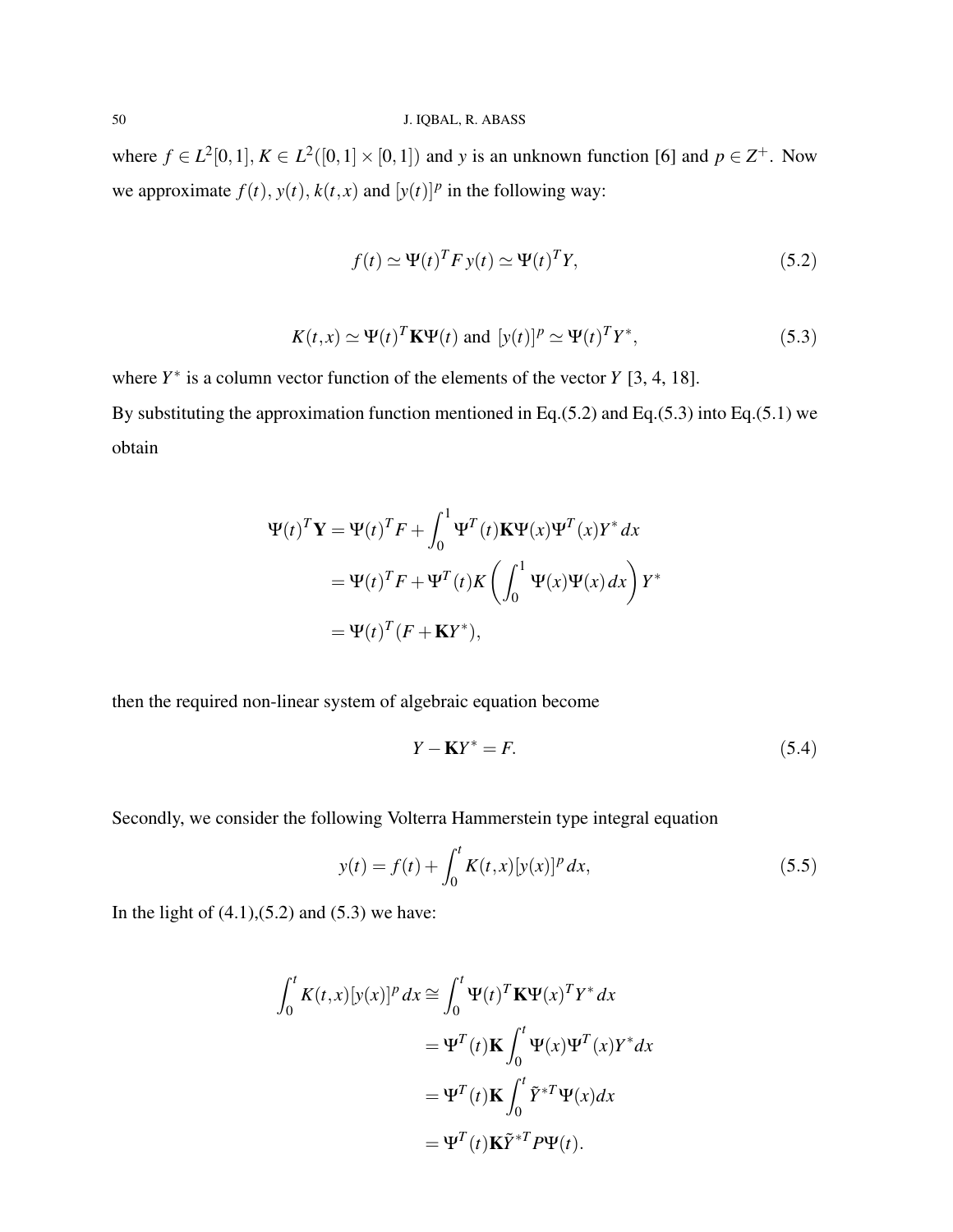Then

$$
\Psi^{T}(x_{i})Y = f(t) + \Psi^{T}(t)\mathbf{K}\tilde{Y}^{*T}P\Psi(t).
$$
\n(5.6)

By evaluating this equation in  $2^{k-1}M$  points  $\{t_i\}_{i=1}^{2^{k-1}M}$  $\sum_{i=1}^{2^{k-1}M}$  in the interval [0, 1] we have a system of nonlinear equations:

$$
\Psi^{T}(x_i)Y = F(t_i) + \Psi^{T}(t_i)\mathbf{K}\tilde{Y}^{*T}P\Psi(t_i), i = 1, 2, ..., 2^{k-1}M.
$$
\n(5.7)

The nonlinear system of algebraic equations (5.4) and (5.7) can be solve by Newton's methods using mathematical software MATLAB.

#### 6. Numerical experiments and discussion

In this section, we implement the proposed method for solving Hammerstein integral equation to achieve the effectiveness, the validity, the accuracy and support our theoretical discussion in the above sections. we consider four examples of Hammerstein integral equation of Fredohlm and Volterra type. All computations have been done with the software package MATLAB 2013a. The numerical results achieved by the proposed method are shown in Table 6.1-6.4 and graphically shown in Figure 6.1-6.4.

Example 6.1 Consider the Fredholm Hammerstein integral of second kind as [5]

$$
y(t) = f(t) + \int_0^1 K(t, x) [y(x)]^2 dx, \quad 0 \le t \le 1,
$$
\n(6.1)

where

$$
f(t) = 1 + 3\sin^{2}(t) \quad \text{and} \quad K(t, x) = \begin{cases} -3\sin(t - x), & \text{for } x \in [0, 1] \\ 0, & \text{for } x \in [t, 1]. \end{cases}
$$

The computational results obtained by the proposed method at  $k = 2, M = 3$  and  $k = 2, M = 4$ together with the exact solution  $y(t) = cos(t)$  of Example 6.1 are tabulated in Table 6.1 and graphically shown in Figure 6.1. Also we compare the obtained result with the result obtained by semi-orthogonal spline wavelets [15].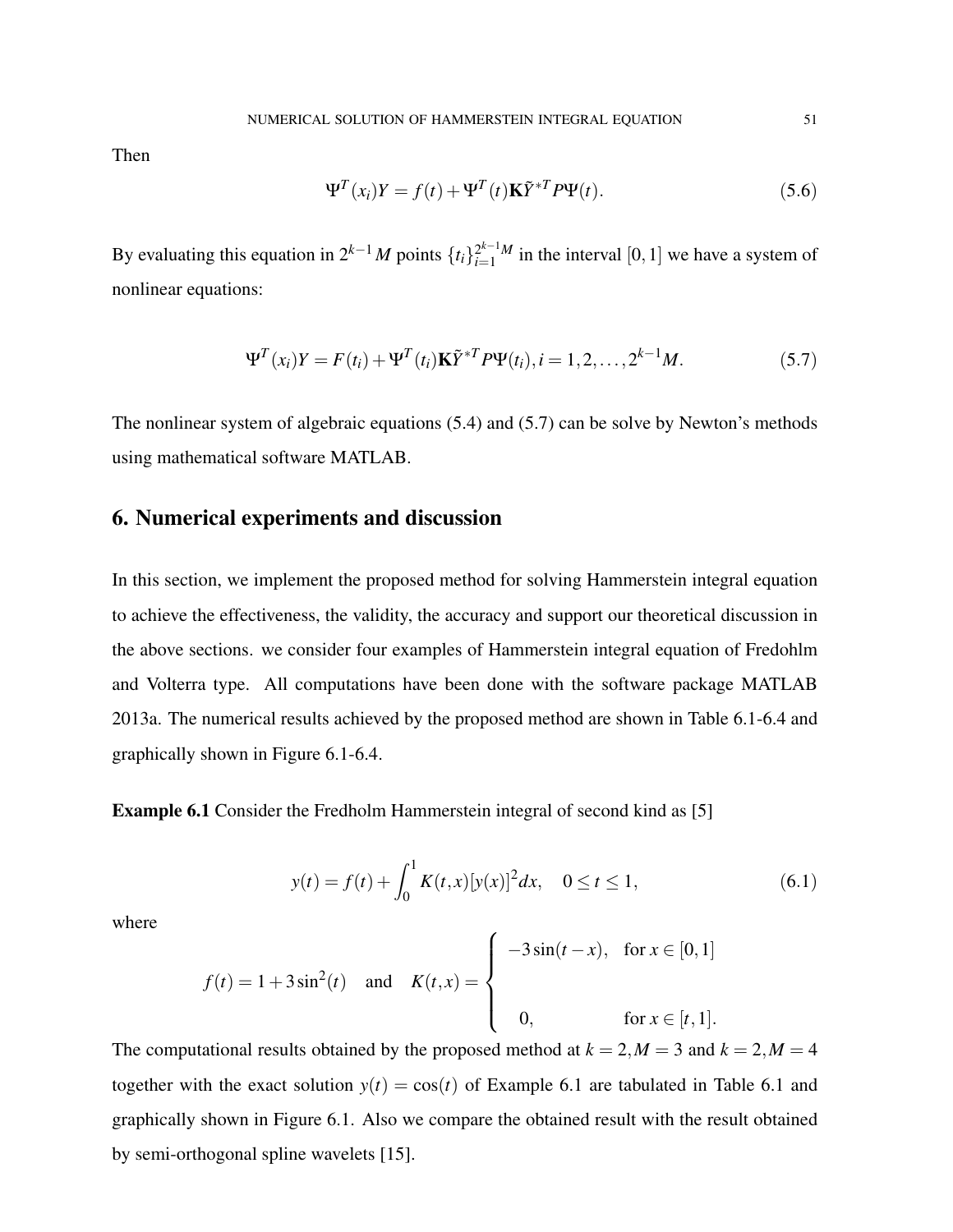| <b>Table 6.1:</b> Comparison of the approximate solution of Example 6.1 with exact and the |                               |  |  |
|--------------------------------------------------------------------------------------------|-------------------------------|--|--|
|                                                                                            | Ref.[15] at different scales. |  |  |

| t   | <i><b>OurResult</b></i> | <i><b>OurResult</b></i> | Ref.[15]  | Exact    |
|-----|-------------------------|-------------------------|-----------|----------|
|     | $(k = 2, M = 3)$        | $(k = 2, M = 4)$        | $(M = 4)$ |          |
| 0.0 | 1.000000                | 1.000000                | 1.000000  | 1.000000 |
| 0.1 | 0.995204                | 0.995008                | 0.995012  | 0.995004 |
| 0.2 | 0.983211                | 0.983086                | 0.983077  | 0.983095 |
| 0.3 | 0.955495                | 0.955329                | 0.955324  | 0.955336 |
| 0.4 | 0.921190                | 0.921064                | 0.921066  | 0.921061 |
| 0.5 | 0.877698                | 0.877579                | 0.877575  | 0.877583 |
| 0.6 | 0.825426                | 0.825339                | 0.825343  | 0.825336 |
| 0.7 | 0.765012                | 0.764855                | 0.764859  | 0.764842 |
| 0.8 | 0.696884                | 0.696701                | 0.696694  | 0.696707 |
| 0.9 | 0.621803                | 0.621611                | 0.621603  | 0.621619 |



Fig.6.1 Comparison of Exact Solution with Approximate Solution and Ref.[15] for Example 6.1 at  $k = 2, M = 4$ .

Example 6.2 Consider the Fredholm Hammerstein integral of second kind [19]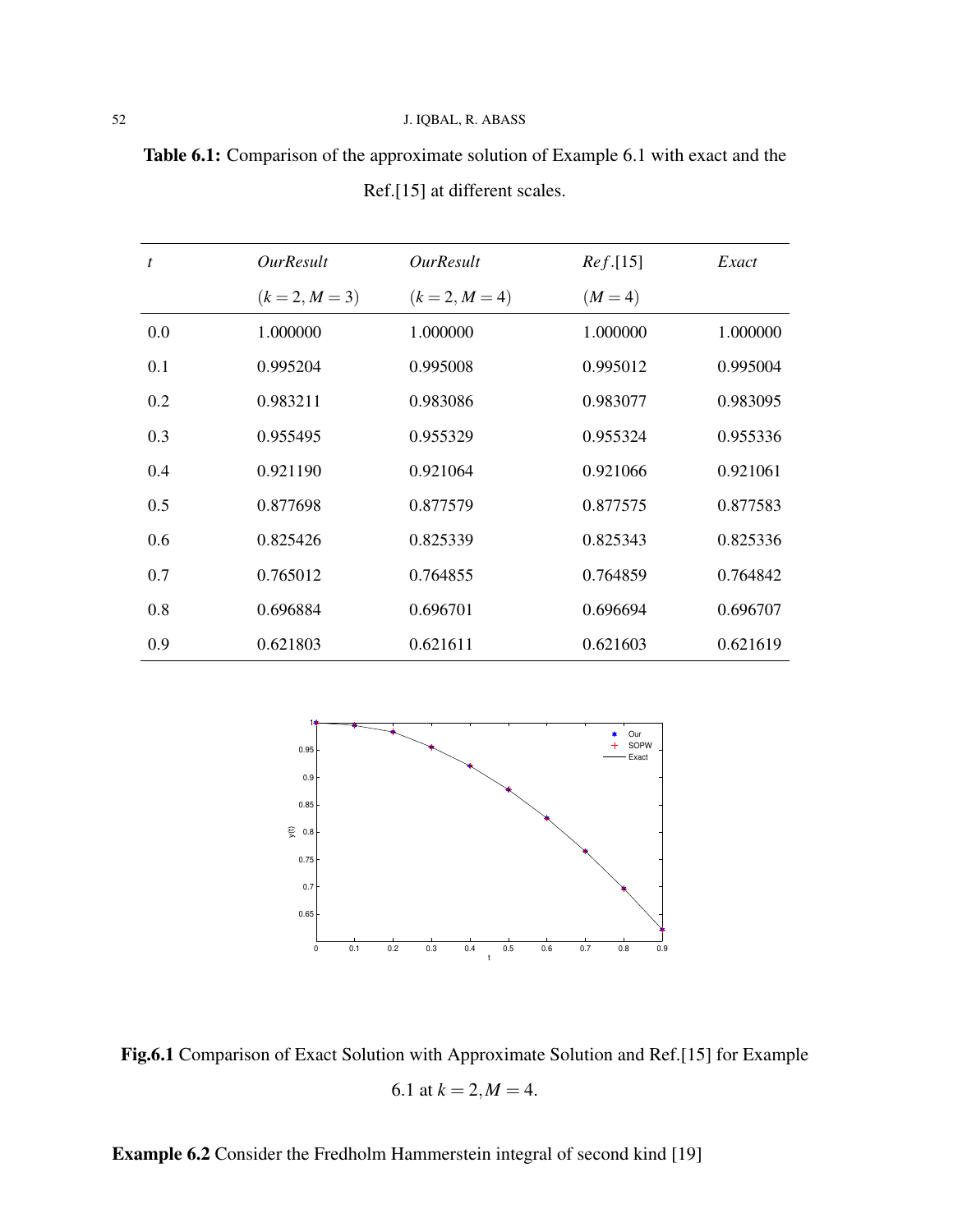$$
y(t) = f(t) + \int_0^1 K(t, x) [y(x)]^3 dx, \quad 0 \le t \le 1,
$$
\n(6.2)

where

$$
f(t) = e^t - \frac{(1+2e^3)t}{9}
$$
 and  $K(t,x) = tx$ ,

with exact solution  $y(t) = e^t$ . Table 6.2 and Figure 6.2 show the numerical results for Example 6.2 in comparison with wavelet Glaerkin methods [19].

Table 6.2: Comparison of the approximate solution of Example 6.2 with exact and the Ref.[19] at different scales.

| $\boldsymbol{t}$ | <i><b>OurResult</b></i> | <b>OurResult</b> | Ref.[19]         | Exact    |
|------------------|-------------------------|------------------|------------------|----------|
|                  | $(k = 2, M = 3)$        | $(k = 2, M = 4)$ | $(k = 2, M = 4)$ |          |
| 0.0              | 0.999943                | 0.999999         | 0.999956         | 1.000000 |
| 0.1              | 1.105225                | 1.105176         |                  | 1.105171 |
| 0.2              | 1.221326                | 1.221409         | 1.221391         | 1.221403 |
| 0.3              | 1.349941                | 1.349865         |                  | 1.349859 |
| 0.4              | 1.491965                | 1.491831         | 1.491845         | 1.491825 |
| 0.5              | 1.648849                | 1.648729         |                  | 1.648721 |
| 0.6              | 1.822245                | 1.822126         | 1.822157         | 1.822119 |
| 0.7              | 2.013867                | 2.013759         |                  | 2.013753 |
| 0.8              | 2.225639                | 2.225547         | 2.225517         | 2.225541 |
| 0.9              | 2.459698                | 2.459609         |                  | 2.459603 |

Example 6.3 Consider the Volterra Hammerstein integral of second kind [19]

$$
y(t) = f(t) + \int_0^t K(t, x) [y(x)]^2 dx, \quad 0 \le t \le 1,
$$
\n(6.3)

where

$$
f(t) = \left(1 - \frac{11}{9}t + \frac{2}{3}t^2 - \frac{1}{3}t^3 - \frac{2}{9}t^4\right)In(t+1) - \frac{1}{3}(t+t^3)(In(t+1))^2 - \frac{11}{9}t^2 + \frac{5}{18}t^3 - \frac{2}{27}t^4,
$$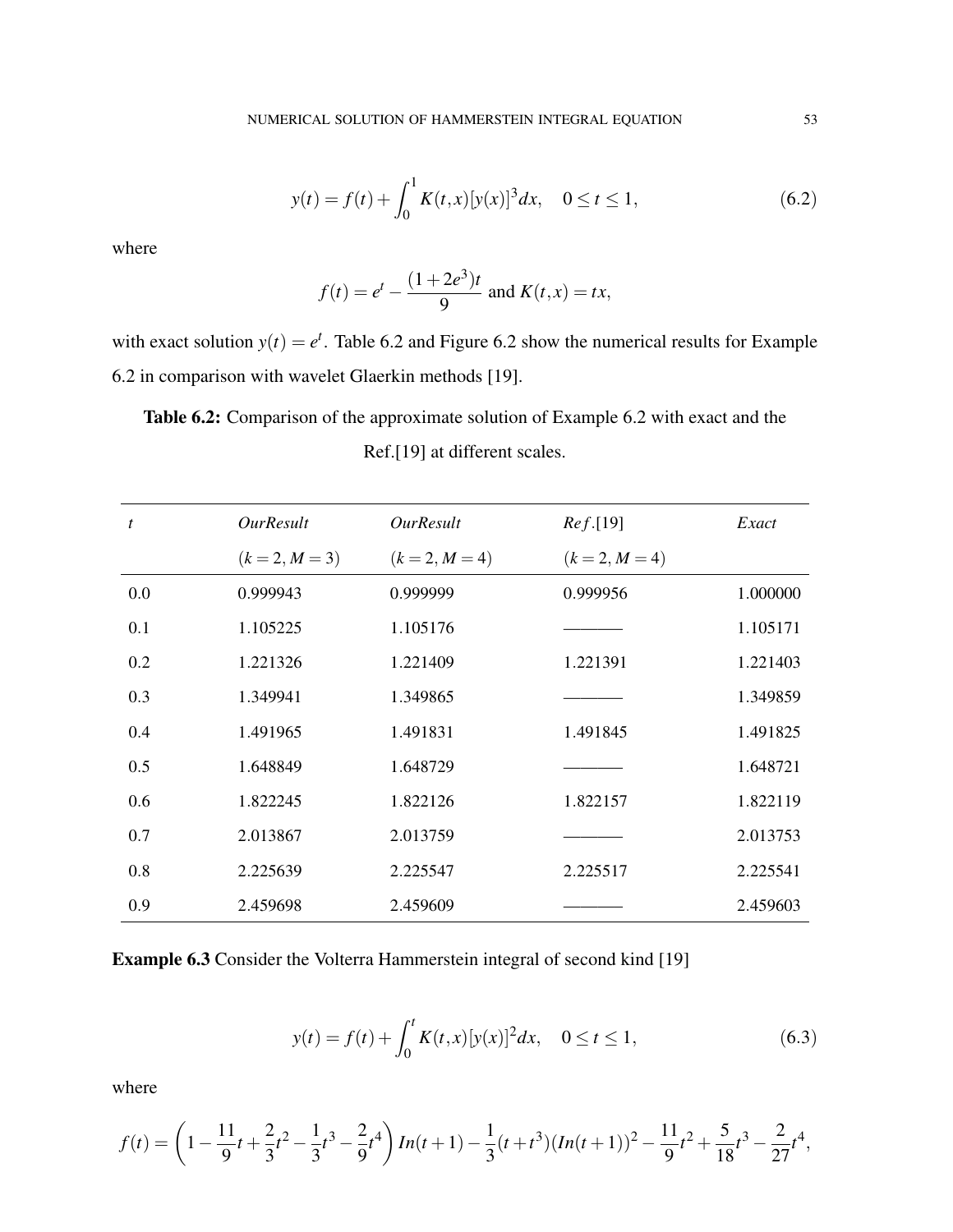

Fig.6.2 Approximate solution for Example 6.2 at  $k = 2, M = 4$  with exact solution.

and  $K(t, x) = tx^2$  with exact solution  $y(t) = In(t + 1)$ . The numerical results of Example 6.3 are presented in Table 6.3 at different scale and graphically shown in Figure 6.3 at  $k = 2$ ,  $M = 4$ . Table 6.3 Comparison of the approximate solution of Example 6.3 with exact and the Ref.[19] at different scales.

| t   | <i>OurResult</i> | <i>OurResult</i> | Ref.[19]         | Exact    |
|-----|------------------|------------------|------------------|----------|
|     | $(k = 2, M = 3)$ | $(k = 2, M = 4)$ | $(k = 2, M = 4)$ |          |
| 0.0 | 0.000000         | 0.000000         | 0.000000         | 0.000000 |
| 0.1 | 0.095419         | 0.095321         |                  | 0.095310 |
| 0.2 | 0.182427         | 0.182332         | 0.182363         | 0.182322 |
| 0.3 | 0.262456         | 0.262377         |                  | 0.262364 |
| 0.4 | 0.336564         | 0.336485         | 0.336442         | 0.336472 |
| 0.5 | 0.405532         | 0.405474         |                  | 0.405465 |
| 0.6 | 0.470125         | 0.470014         | 0.469990         | 0.470004 |
| 0.7 | 0.530731         | 0.530641         |                  | 0.530628 |
| 0.8 | 0.587861         | 0.587799         | 0.587803         | 0.587787 |
| 0.9 | 0.641944         | 0.641863         |                  | 0.641854 |

Example 6.4 Consider the Volterra Hammerstein integral of second kind [19]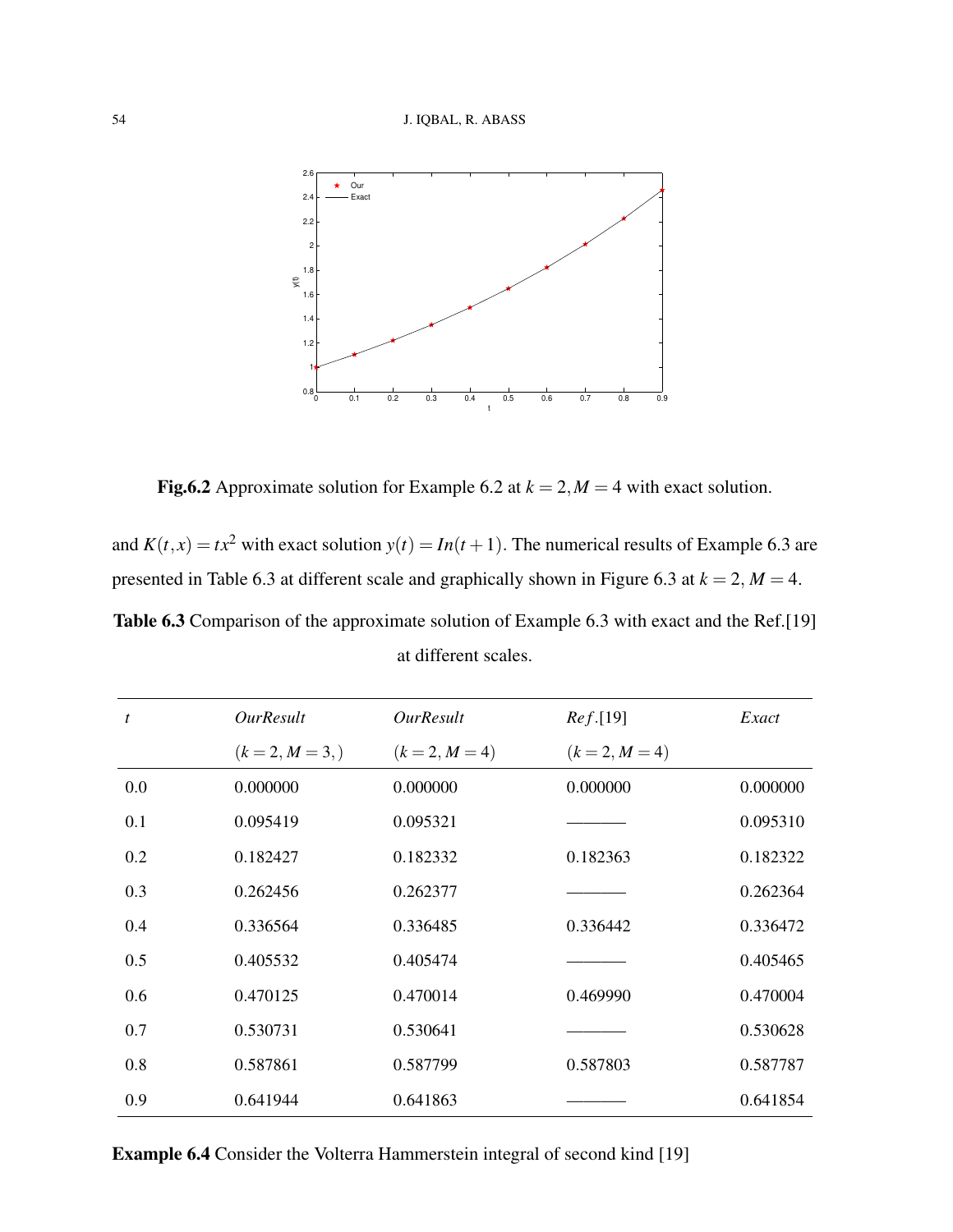

Fig.6.3 Approximate solution for Example 6.3 at  $k = 2$ ,  $M = 4$  with exact solution.

$$
y(t) = f(t) + \int_0^t K(t, x) [y(x)]^3 dx, \quad 0 \le t \le 1,
$$
\n(6.4)

where

$$
f(t) = \frac{116}{3}e^{2t} - \left(\frac{116}{3} + 39t + 18t^2 + 9t^3\right)e^t + 3t - 1
$$

and

$$
K(t,x) = -\frac{1}{3}e^{2t-x}
$$

with exact solution  $y(t) = 3t - 1$ .

The numerical results in Table 6.4, establishes the facts given in Example 6.4. Figure 6.4 shows the comparison of numerical results and exact solutions of Example 6.4 at  $k = 2, M = 4$ .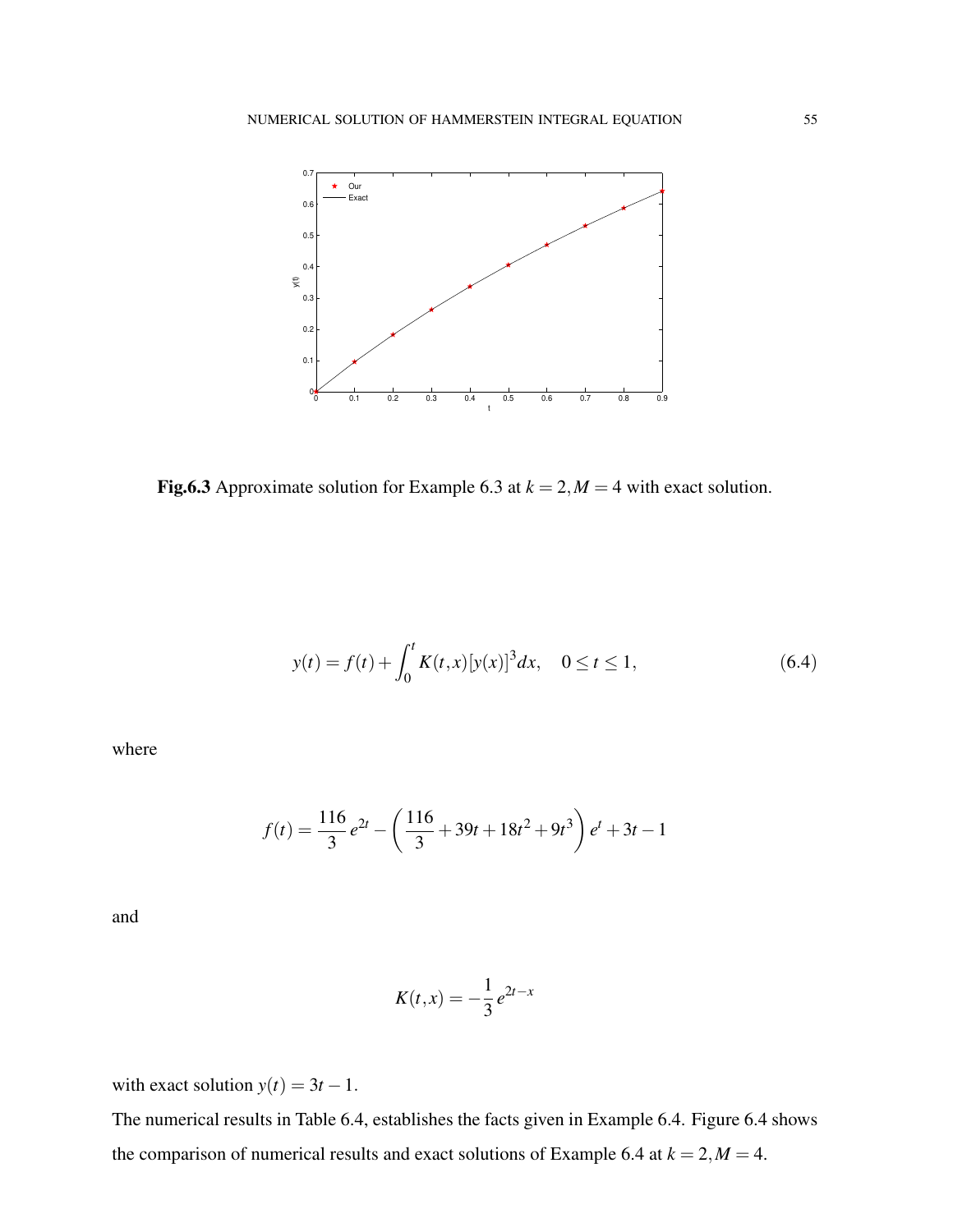| $\boldsymbol{t}$ | <i><b>OurResult</b></i> | <i><b>OurResult</b></i> | Ref.[19]         | Exact       |
|------------------|-------------------------|-------------------------|------------------|-------------|
|                  | $(k = 2, M = 3)$        | $(k = 2, M = 4)$        | $(k = 2, M = 4)$ |             |
| 0.0              | $-0.998839$             | $-0.999929$             | $-0.998839$      | $-1.000000$ |
| 0.1              | $-0.672545$             | $-0.695323$             |                  | $-0.700000$ |
| 0.2              | $-0.380013$             | $-0.399801$             | $-0.399243$      | $-0.400000$ |
| 0.3              | $-0.097211$             | $-0.099399$             |                  | $-0.100000$ |
| 0.4              | 0.188097                | 0.199711                | 0.199299         | 0.200000    |
| 0.5              | 0.482341                | 0.493662                |                  | 0.500000    |
| 0.6              | 0.778990                | 0.799803                | 0.800185         | 0.800000    |
| 0.7              | 1.129910                | 1.116001                |                  | 1.100000    |
| 0.8              | 1.377521                | 1.399926                | 1.399874         | 1.400000    |
| 0.9              | 1.689989                | 1.700143                |                  | 1.700000    |
|                  |                         |                         |                  |             |





Fig.6.4 Approximate solution for Example 6.4 at  $k = 2$ ,  $M = 4$  with exact solution.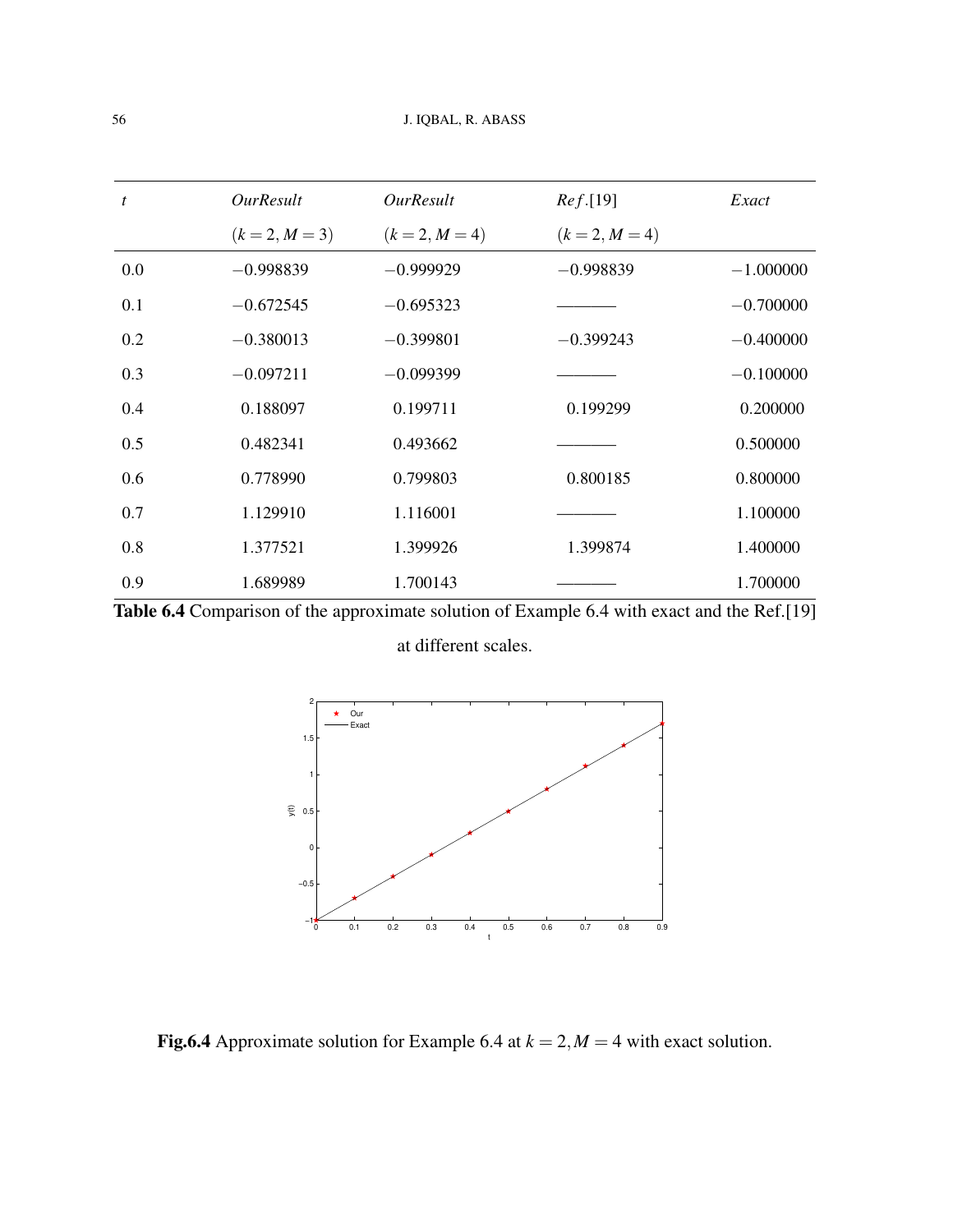### 7. Conclusion

In this paper, we have proposed an efficient and accurate method based on Chebyshev wavelets to solve both Fredholm and Volterra Hammerstein integral equations arising in different field of sciences, engineering and technology. Comparisons between our approximate solutions of the problems with its exact solutions and with the approximate solutions achieved by other methods were introduced to confirm the validity and accuracy of our scheme. The numerical experiments confirm that the Chebyshev wavelet method is superior to other existing ones and is highly accurate and can be applicable to Hammerstein integral equation. The main advantage of this Chebyshev wavelet method is that it transfers the whole scheme into a system of algebraic equations for which the computation is easy and simple. In addition, other pretty features of this scheme are its simplicity, applicability and less computational effort.

#### Conflict of Interests

The authors declare that there is no conflict of interests.

#### **REFERENCES**

- [1] S. Abbasbandy, Numerical solution of integral equation: Homotopy perturbation method and Adomians decomposition method, Appl. Math. Comput. 173 (2006), 493-500.
- [2] H. Adibi, P. Assari, On the numerical solution of weakly singular Fredholm integral equations of the second kind using Legendre wavelets, J. Vib. Control. 17 (2011), 689-698.
- [3] E. Babolian, F. Fattahzadeh, Numerical computation method in solving integral equations by using Chebyshev wavelet operational matrix of integration, Appl. Math. Comp. 188(2007), 1016-1022.
- [4] E. Babolian, F. Fattahzadeh, Numerical solution of differential equations by using Chebyshev wavelet operational matrix of integration, Appl. Math. Comp. 188 (2007), 417-426.
- [5] H. Brunner, Implicitly linear collocation methods for nonlinear Volterra equations, Appl.Numer. Math. 9(3-5) (1992), 235-247.
- [6] L.M. Delves and J.L. Mohammed, Computational methods for integral equatos, Cambridge university press, Oxford, 1983.
- [7] A. Golbabai, M. Javidi, Modifed Homotopy Perturbation method for solving non-linear Fredholm integral equations, Chaos. Sols. Fract. 40 (2009), 1408-1412.
- [8] J. S. Gu, W. S. Jiang, The Haar wavelets operational matrix of integration, Int. J. Syst. Sci. 27(1996), 623-628.